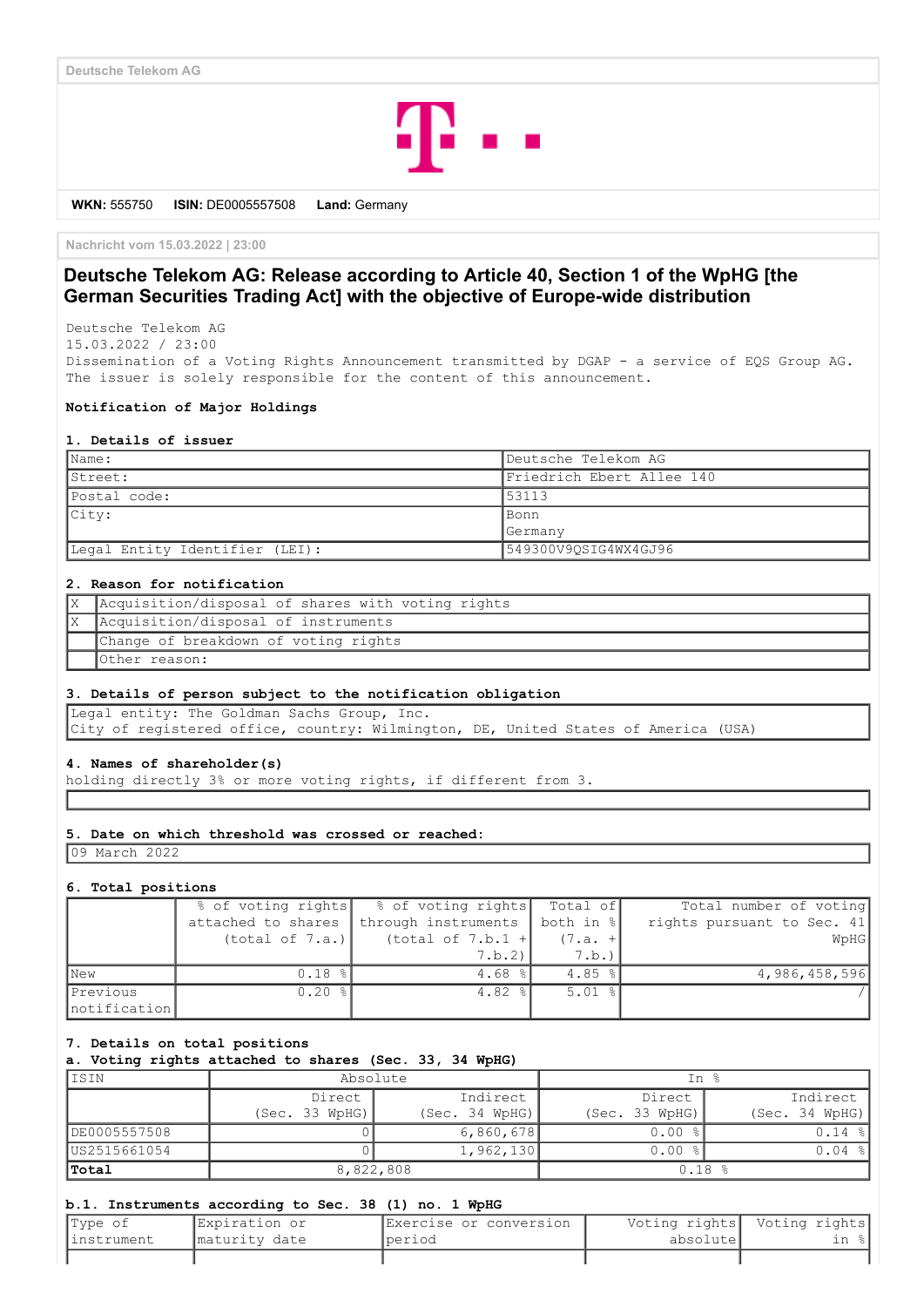| Right to     | Open        |       | 2,993,277    | $0.06$ $  $ |
|--------------|-------------|-------|--------------|-------------|
| Recall       |             |       |              |             |
| Right of Use | Open        |       | 3,041,633    | $0.06$ %    |
| Swap         | 106.03.2028 |       | 1,533,083    | $0.03$ %    |
| Call Warrant | 06.03.2028  |       | 1,718,380    | $0.03$ %    |
| Future       | 18.03.2022  |       | 1,999,691    | $0.04$ %    |
| Call Option  | 19.12.2025  |       | 24, 182, 022 | $0.48$ %    |
|              |             | Total | 35,468,086   | $0.71$ $  $ |

## **b.2. Instruments according to Sec. 38 (1) no. 2 WpHG**

| Type of                | Expiration or | Exercise or       | Cash or physical | Voting rights | Voting      |
|------------------------|---------------|-------------------|------------------|---------------|-------------|
| linstrument            | maturity date | conversion period | settlement       | absolute      | rights in % |
| Swap                   | 09.03.2032    |                   | Cash             | 2,209,786     | $0.04$ %    |
| Call                   | 31.12.2030    |                   | Cash             | 3,551,031     | $0.07$ %    |
| Warrant                |               |                   |                  |               |             |
| Call Option 31.03.2035 |               |                   | Cash             | 46, 225, 503  | $0.93$ %    |
| Put Option             | 20.12.2030    |                   | Cash             | 67, 102, 984  | $1.35$ $ $  |
| Forward                | 20.12.2024    |                   | Cash             | 3,253,448     | $0.07$ %    |
| Future                 | 20.12.2030    |                   | Cash             | 53, 417, 752  | $1.07$ $ $  |
| Put Option             | 19.12.2025    |                   | Physical         | 22,005,102    | $0.44$ %    |
|                        |               |                   | Total            | 197,765,606   | $3.97$ %    |

## **8. Information in relation to the person subject to the notification obligation**

Person subject to the notification obligation is not controlled nor does it control any other undertaking(s) that directly or indirectly hold(s) an interest in the (underlying) issuer (1.).

X Full chain of controlled undertakings starting with the ultimate controlling natural person or legal entity:

| Name                  | % of voting rights             | % of voting rights through     | Total of both (if |
|-----------------------|--------------------------------|--------------------------------|-------------------|
|                       | (if at least $3\frac{8}{3}$ or | instruments (if at least 5% or | at least 5% or    |
|                       | more)                          | more)                          | more)             |
| The Goldman Sachs     |                                |                                |                   |
| Group, Inc.           |                                |                                |                   |
| Goldman Sachs Bank    | $\frac{6}{2}$                  | $\frac{6}{2}$                  | ٩,                |
| lusa                  |                                |                                |                   |
| Goldman Sachs Bank    | ⊱                              | &                              | &                 |
| Europe SE             |                                |                                |                   |
|                       | 옹                              | &                              | ိဝ                |
| The Goldman Sachs     | g.                             | g<br>6                         |                   |
| Group, Inc.           |                                |                                |                   |
| Goldman Sachs (UK)    | $\frac{6}{2}$                  | $\frac{6}{5}$                  | ۹Ś                |
| L.L.C.                |                                |                                |                   |
| Goldman Sachs Group   | န္                             | $\frac{6}{6}$                  | $\frac{6}{5}$     |
| UK Limited            |                                |                                |                   |
| Goldman Sachs         | $\frac{6}{2}$                  | g<br>6                         | $\frac{6}{5}$     |
| International Bank    |                                |                                |                   |
|                       | $\frac{6}{5}$                  | $\%$                           | $\frac{6}{5}$     |
| The Goldman Sachs     | 응                              | $\frac{6}{10}$                 | ٩,                |
| Group, Inc.           |                                |                                |                   |
| GS Global Markets,    | $\frac{6}{2}$                  | $\frac{6}{10}$                 | $\frac{6}{5}$     |
| Inc.                  |                                |                                |                   |
| Goldman Sachs Finance | $\approx$                      | $\frac{1}{2}$                  | $\approx$         |
| Corp International    |                                |                                |                   |
| Ltd                   |                                |                                |                   |
|                       | 옹                              | s,                             | $\epsilon$        |
| The Goldman Sachs     | $\%$                           | ိဝ                             | e<br>8            |
| Group, Inc.           |                                |                                |                   |
| Goldman, Sachs & Co.  | $\frac{6}{6}$                  | $\%$                           | $\%$              |
| Wertpapier GmbH       | $\frac{6}{5}$                  | $\%$                           | $\%$              |
|                       | $\%$                           | $\%$                           | $\infty$          |
| The Goldman Sachs     | $\frac{6}{6}$                  | $\frac{6}{5}$                  | $\%$              |
| Group, Inc.           |                                |                                |                   |
| GS Finance Corp.      | $\frac{6}{6}$                  | °                              | $\frac{8}{6}$     |
|                       | 옹                              | g.                             | $\%$              |
| The Goldman Sachs     | ٩,                             | ٥Ŗ                             | e<br>8            |
| Group, Inc.           |                                |                                |                   |
|                       |                                |                                |                   |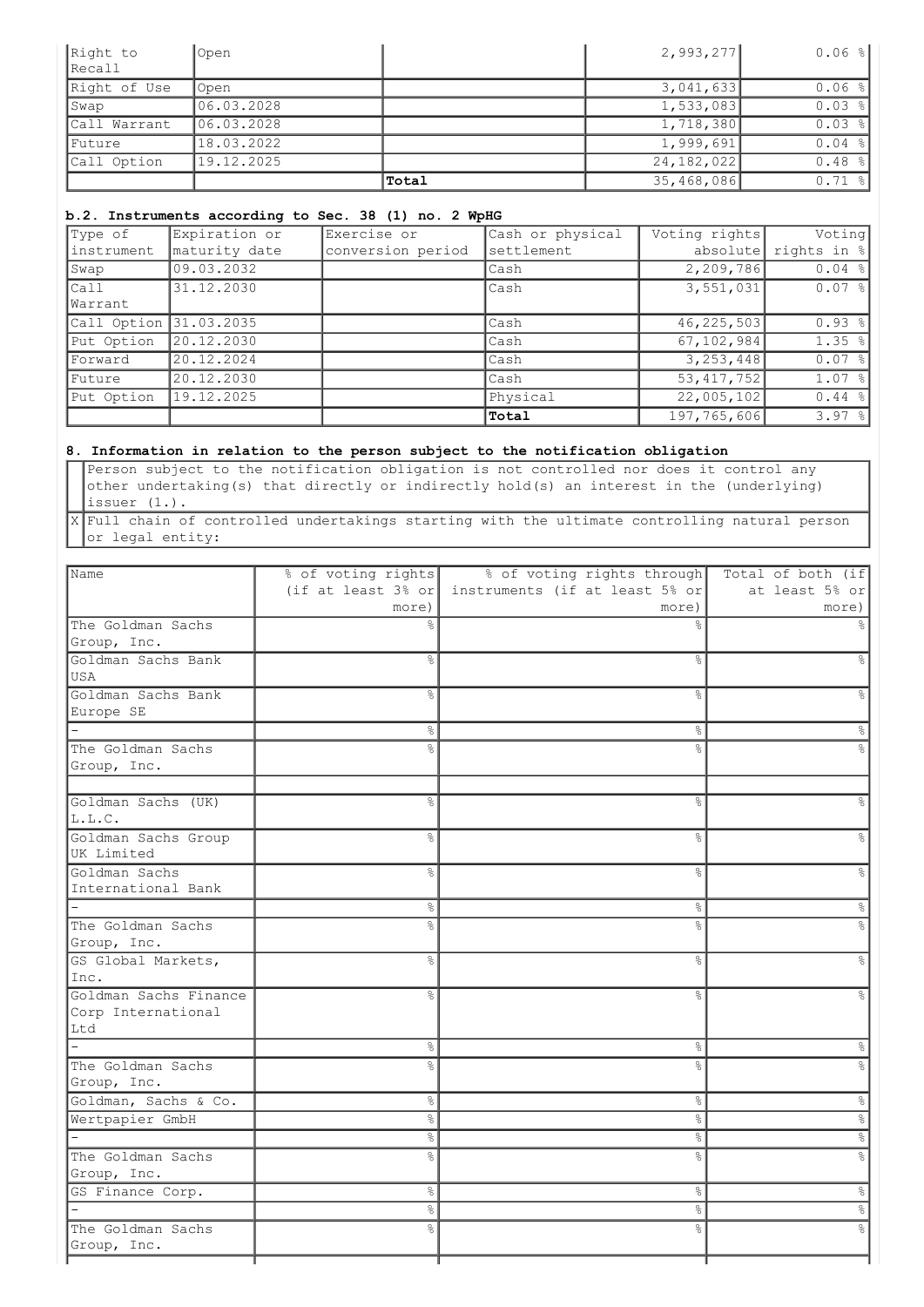| IMD Holdings LLC                  | $\frac{1}{\sqrt{2}}$ | $\frac{8}{3}$  | $\frac{8}{6}$ |
|-----------------------------------|----------------------|----------------|---------------|
| United Capital                    |                      | $\frac{9}{2}$  |               |
| Financial Partners,               |                      |                |               |
| Inc.                              |                      |                |               |
| United Capital                    | နွ                   | &              | ⊱             |
| Financial Advisers,               |                      |                |               |
| <b>LLC</b>                        |                      |                |               |
|                                   | 옹                    | $\%$           | န္            |
| The Goldman Sachs                 | o.                   | 응              | e<br>8        |
| Group, inc.<br>Goldman Sachs (UK) | $\%$                 | $\frac{6}{6}$  | g.            |
| L.L.C.                            |                      |                |               |
| Goldman Sachs Group               | နွ                   | $\%$           | g.            |
| UK Limited                        |                      |                |               |
| Goldman Sachs                     | ိင                   | $\frac{6}{6}$  | 옹             |
| International                     |                      |                |               |
|                                   | $\%$                 | $\%$           | $\%$          |
| The Goldman Sachs                 | 옹                    | 응              | e<br>8        |
| Group, Inc.                       |                      |                |               |
| GSAM Holdings LLC                 | $\%$                 | $\%$           | $\%$          |
| Goldman Sachs Asset               | 옹                    | g <sub>o</sub> | &             |
| Management, L.P.                  |                      |                |               |
|                                   | 옹                    | $\frac{8}{6}$  | &             |
| The Goldman Sachs                 | g.                   | $\frac{6}{6}$  | g.            |
| Group, Inc.                       |                      |                |               |
| Goldman Sachs Non-US              | နွ                   | $\frac{8}{6}$  | န္            |
| Americas Holdings LLC             | နွ                   | $\frac{8}{6}$  | 응             |
| Goldman Sachs Non-US              | 옹                    | °              | &             |
| Americas Holdings II              | ွေ                   | $\frac{6}{6}$  | °             |
| <b>LLC</b>                        |                      |                |               |
| GSEM Bermuda                      | နွ                   | $\%$           | °             |
| Holdings, L.P.                    |                      |                |               |
| GS Equity Markets,<br>L.P.        | နွ                   | $\frac{6}{6}$  | °             |
|                                   | နွ                   | $\frac{8}{6}$  |               |
| The Goldman Sachs                 | ⊱                    | g              | ိင<br>e<br>8  |
| Group, Inc.                       |                      |                |               |
| Folio Financial, Inc.             | ိင                   | 응              | ⊱             |
| Folio Investments                 | ွေ                   | g.             | °             |
| Inc.                              |                      |                |               |
| $\sim$                            | &                    | °              | $\frac{1}{6}$ |
| The Goldman Sachs                 | $\%$                 | s,             | $\frac{1}{6}$ |
| Group, Inc.                       |                      |                |               |
| Goldman Sachs & Co.               | $\%$                 | $\%$           | $\infty$      |
| LLC                               |                      |                |               |
| $\frac{1}{2}$                     | $\%$                 | $\%$           | $\frac{1}{6}$ |
| The Goldman Sachs                 | $\%$                 | &              | $\frac{1}{6}$ |
| Group, Inc.                       |                      |                |               |
| The Goldman Sachs                 | &                    | $\%$           | $\frac{6}{6}$ |
| Trust                             |                      |                |               |
| Company, National                 | န္                   | $\%$           | $\frac{8}{6}$ |
| Association                       |                      |                |               |
| The Goldman Sachs                 | $\%$                 | $\%$           | $\infty$      |
| Trust                             |                      |                |               |
| Company of Delaware               | $\%$                 | $\frac{8}{6}$  | $\frac{6}{5}$ |

# **9. In case of proxy voting according to Sec. 34 para. 3 WpHG**

(only in case of attribution of voting rights in accordance with Sec. 34 para. 1 sent. 1 No. 6 WpHG)

Date of general meeting:

Holding total positions after general meeting (6.) after annual general meeting:

| Proportion of voting rights | Proportion of instruments | Total of both |
|-----------------------------|---------------------------|---------------|
|                             |                           |               |

|  |  | 10. Other explanatory remarks: |  |
|--|--|--------------------------------|--|
|--|--|--------------------------------|--|

Date